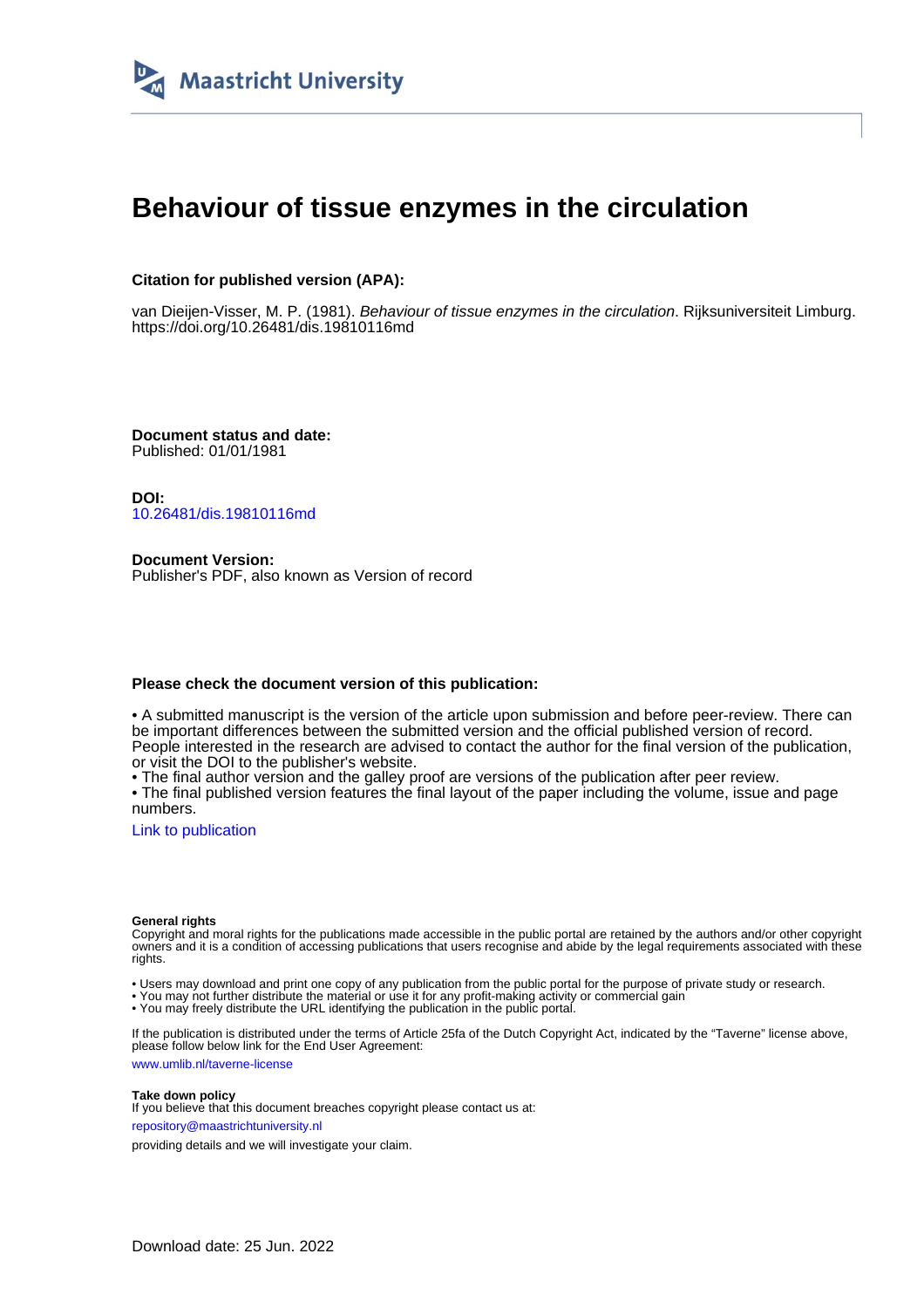#### STELLINGEN

behorend bij het proefschrift van M.P. van Dieijen-Visser.

1. Transcapillaire verdwijningssnelheden groter dan 15% per uur voor hoogmoleculaire eiwitten (molecuulqewicht groter dan 40.000 Daltons), zoals veelvuldig in de literatuur beschreven, berusten niet zoals verondersteld op een verdeling van deze eiwitten over meerdere compartimenten.

Dit proefschrift, hoofdstukken II, V en VI.

- 2. Bij de quantitering van acute hartspierschade aan de hand van de enzymspiegels in het plasma, verdient het enzym a-hydroxybutyrate dehydrogenase (HBD) de voorkeur boven het enzym creatine kinase  $(CK)$ .
- 3. Aangezien de concentratie van lysophosphoglyceriden in het perfusie medium, waarmee in geisoleerde harten arithmieën kunnen worden opgewekt, 4 maal lager is dan de concentratie in normaal hartweefsel, lijkt de conclusie gerechtvaardigd dat de meting van de weefselconcentratie op een artefact berust.

Corr, P.B., Cain, M.E., Witkowski, F.X., Price, D.A., and Sobel, B.E.: Potential arrhythmogenic electrophysiological derangements in canine Purkinje fibers induced by lysophosphoqlycerides. Circ. Res., 44: 822-832, 1979.

Sobel, B.E., Corr, P.B., Robison, A.K., Goldstein, R.A., Witkowski, F.X., and Klein, M.S.: Accumulation of lysophosphoglycerides with arrhythmogenic properties in ischemic myocardium. J. Clin. Invest., 62: 546-553, 1978.

4. Het gebruik van de geïntegreerde vorm van de Henri-Michaelis-Menten vergelijking voor de bestudering van de kinetiek van prothrombine activering is af te raden, aangezien er produkten gevormd worden, die de reactie beïnvloeden.

> Nesheim, E.M., Taswell, J.B., and Mann, K.G.: The contribution of bovine Factor V and Factor Va to the activity of prothrombinase. J. Biol. Chem., 254: 10952-10962, 1979.

5. Sandberg en medewerkers suggereren dat de bepaling van plaatjesfactor 3 een mogelijkheid zou zijn om prethrombotische condities op te sporen. De door deze onderzoekers ontwikkelde methode om plaatjesfactor 3 te bepalen in plasma en in vol bloed is daartoe echter ongeschikt.